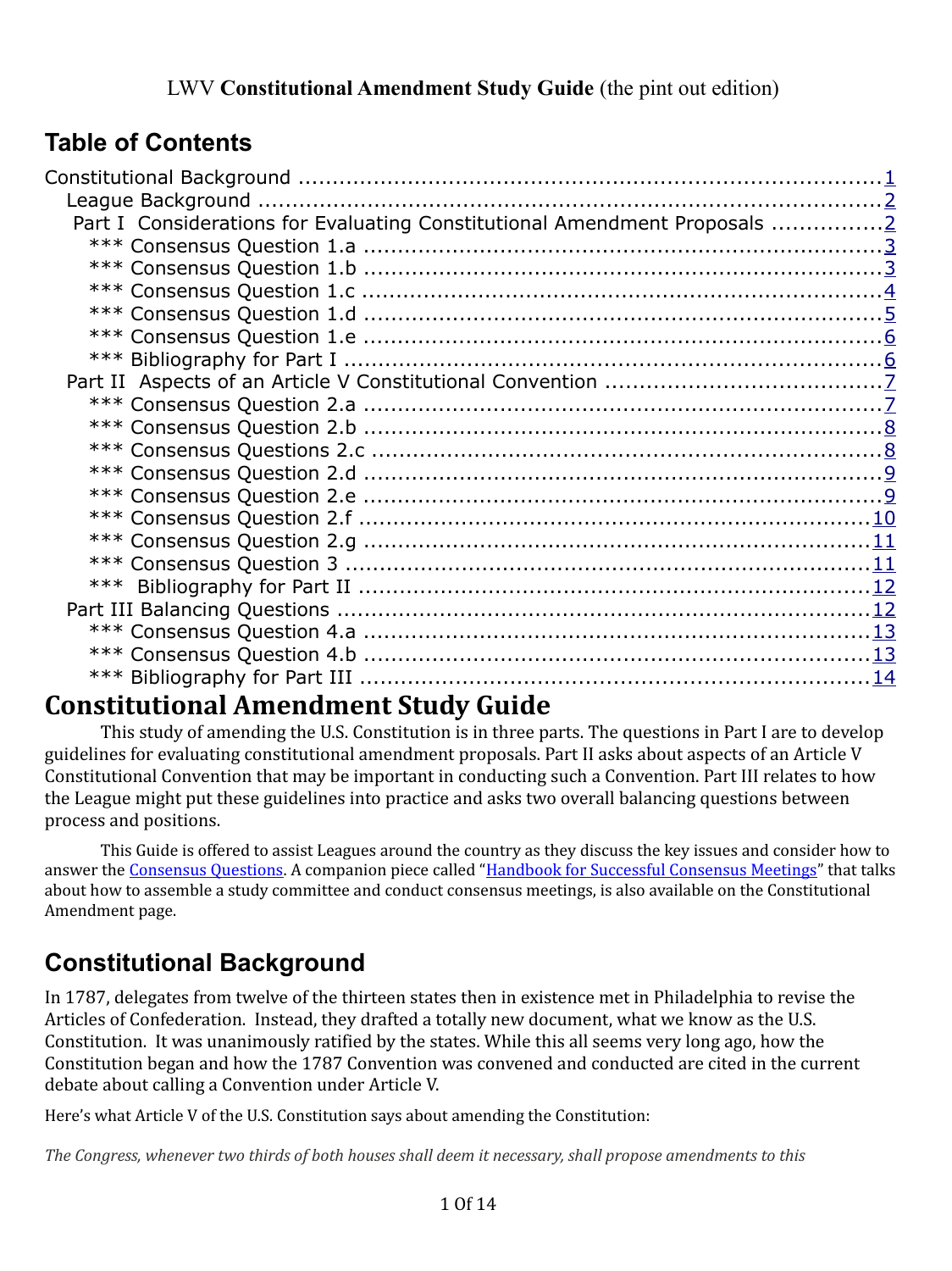*Constitution, or, on the application of the legislatures of two thirds of the several states, shall call a convention for proposing amendments, which, in either case, shall be valid to all intents and purposes, as part of this Constitution, when ratified by the legislatures of three fourths of the several states, or by conventions in three fourths thereof, as the one or the other mode of ratification may be proposed by the Congress; . . .* 

So Article V provides two ways of proposing amendments to the nation's fundamental charter. Congress, by a twothirds vote of both chambers, may propose constitutional amendments to the states for ratification. OR, the legislatures of two-thirds of the states (34 at present) may ask Congress to call a convention to propose amendments to the Constitution; this is commonly called an Article V Convention. Amendments proposed by either method must be ratified by three-fourths of the states, 38 at present.

The first method has been used by Congress to submit 33 amendments to the states, beginning with the Bill of Rights. Of these, 27 were approved; 26 are currently in effect, while one – the 18th Amendment (Prohibition) — was ultimately repealed by a second amendment, the  $21_{st}$ . The  $21_{st}$  Amendment was also the only one ratified by conventions in the states, rather than by state legislatures. In June 1920, the Supreme Court ruled unanimously that the U.S. Constitution provided for state legislatures, not citizen referendum campaigns, to ratify amendments.

The second method, an Article V Convention, has never been successfully invoked.

# <span id="page-1-1"></span>*League Background*

Perhaps it goes without saying that the League of Women Voters believes it is right and permissible to amend the Constitution of the United States when circumstances demand. The League was born from the successful, decadeslong effort to pass the 19th Amendment.

The question for us today is: what are the shared values and beliefs within the League – what consensus do we have – regarding the circumstances that might allow or compel the League to endorse a constitutional amendment or an Article V Convention?

If we do find that we have consensus on some of the principles that should guide us, mobilizing the organization to advocacy for or against a particular amendment would fall under the established protocol by which the League determines its advocacy agenda, as laid out in [Impact on Issues.](http://lwv.org/content/impact-issues)

We might support an amendment that was in concert with League positions, but we might not support every amendment that was in concert with League positions. In other words, having a position on the issue is necessary but might not be sufficient for the League to endorse a constitutional amendment.

The first question to ask is whether League positions support the proposed amendment, but even if the answer is an unqualified "yes," we need to examine other factors. The remainder of this Guide helps frame the discussion of those other factors.

# <span id="page-1-0"></span>*Part I Considerations for Evaluating Constitutional Amendment Proposals*

In determining whether to support or oppose a particular constitutional amendment or the Article V Constitutional Convention process, the first and most important question is whether the League supports or opposes the subject of the amendment based on League public policy positions. Once League public policy positions are applied, Part I asks, "What are the other values that League members share regarding the purpose of the Constitution and its malleability?" Many believe the Constitution to be a near-sacred document, only to be amended in the most serious circumstances. Do we agree? Under what circumstances is it appropriate to amend the Constitution? What makes a sound and well-crafted amendment proposal?

# **Foundation Readings**

Here are the most important short articles to read in preparation for Part I. Additional, more detailed sources are listed at the end of this Part. Where specific references are relevant to particular questions, they are noted with the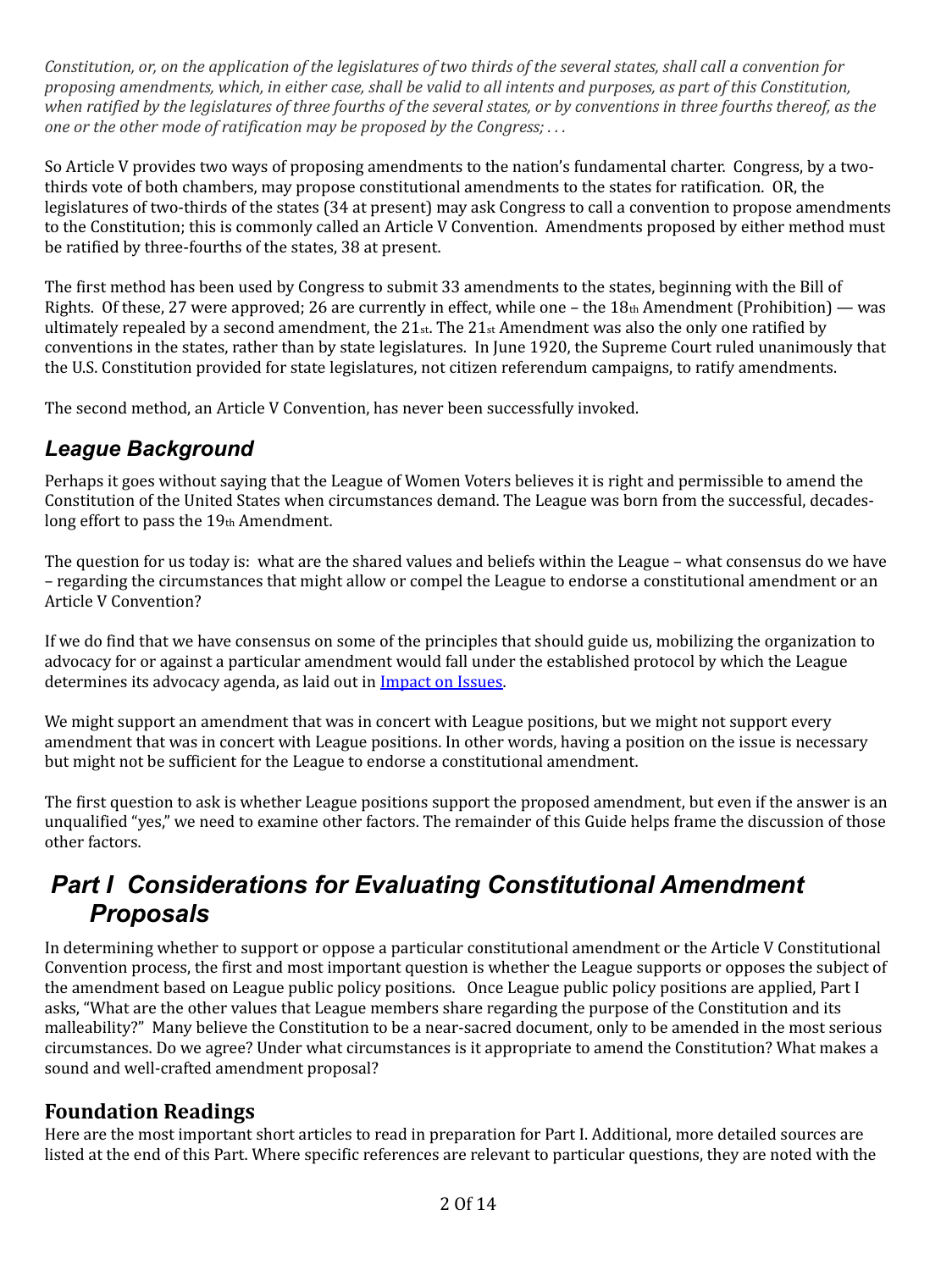questions below.

 [Synopsis of "Constitutional Amendments and the Constitutional Common Law" by Adrian Vermeule.](http://forum.lwv.org/member-resources/article/synopsis-%E2%80%9Cconstitutional-amendments-and-constitutional-common-law%E2%80%9D)  [Synopsis of "Constitutional Amendmentitis" by Kathleen Sullivan.](http://forum.lwv.org/member-resources/article/synopsis-%E2%80%9Cconstitutional-amendmentitis)

# **Consensus Questions**

Here are the consensus questions posed in Part I, with some additional background and points of view:

# <span id="page-2-1"></span>**\*\*\* Consensus Question 1.a**

### **1. Which of these should or should not be a consideration in identifying an appropriate and well-crafted amendment?**

a) Whether the public policy objective addresses matters of such acute and abiding importance that the fundamental charter of our nation must be changed.

## $\bullet$  Should  $\bullet$  Should not  $\bullet$  No consensus

**PRO:** Amendments are changes to a document that provides stability to our system and should be undertaken to address extreme problems or long-term needs.

**CON:** When public sentiment is overwhelmingly in favor of change, restraint based on veneration of the document is misplaced.

## **Background**

This question is asking if we think restraint is a critical element in considering whether to amend the Constitution. Is it important to exercise restraint, amending the Constitution only in the most serious circumstances? Matters are "acute" when they present extreme problems with dire consequences; and they are of "abiding importance" when they affect not only this generation but generations to come.

## **Specific References for this Question**

 "Great and Extraordinary Occasions: Developing Guidelines for Constitutional Change," The Constitution Project at the Century Foundation, http://www.constitutionproject.org/wp-content/uploads/2012/09/32.pdf, pp. 1-11

 "Constitutional Amendments and the Constitutional Common Law," Adrian Vermeule, 2004, [http://www.law.uchicago.edu/files/files/73-av-amendments.pdf,](http://www.law.uchicago.edu/files/files/73-av-amendments.pdf) pp, 27-39.

 "Constitutional Amendmentitis," Kathleen Sullivan, The American Prospect, December 19, 2001, <http://prospect.org/article/constitutional-amendmentitis>

## **Points of View**

Amending the Constitution is one of the most serious and important acts of the people acting through their government. Constitutional amendments are binding for the long-term. The stability that the Constitution provides is one of its key virtues, and that stability will be undermined if the Constitution is amended too often. Hence, restraint is in order; the Constitution is an important unifying document and amendments should address matters of acute and abiding importance, rather than being cluttered with passing concerns. If you agree that these are important considerations, answer "Should."

The Constitution is a tool provided by the framers for bending government to the will of the people and when popular sentiment is overwhelmingly in favor of change, the people should be able to use Article V. Even matters that don't currently seem to be acute or of abiding importance can nonetheless be very significant. The supermajority requirements built into Article V are a high enough hurdle to avoid "clutter." Additional norms for restraint or against change are unnecessary. If you agree with this point of view, answer "Should not."

# <span id="page-2-0"></span>**\*\*\* Consensus Question 1.b**

b) Whether the amendment as written would be effective in achieving its policy objective.

## $\parallel$  Should  $\parallel$  Should not  $\parallel$  No consensus

**PRO:** Amendments that may be unenforceable, miss the objective or have unintended consequences will not work to achieve the policy objective.

**CON:** It's all right to deliberately put something in the Constitution that will need to be interpreted by courts and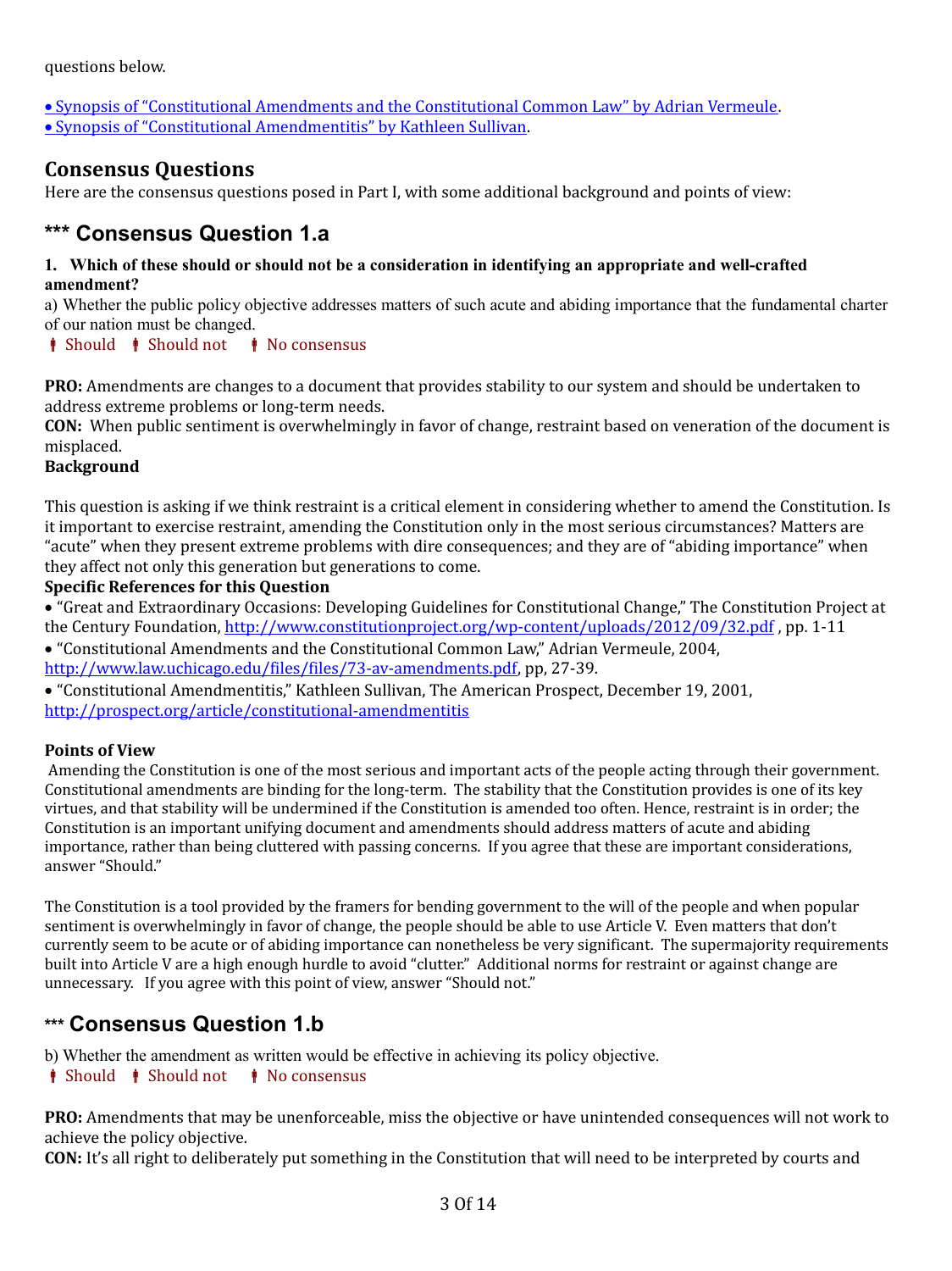legislatures over time.

## **Background**

 This question is asking if it is important to consider whether an amendment will work. Can it be readily implemented to achieve its intended policy outcome? Will the courts properly interpret the amendment? If it will not be effective in achieving its policy objective, or may have unintended consequences, then its purpose will not be fulfilled. On the other hand, such an amendment could articulate policy goals that may not be practically attained, but rather that may provide guidance to the courts for deciding future cases or require statutes to bring laws into compliance with the new constitutional principle.

## **Specific References for this Question**

 "Great and Extraordinary Occasions: Developing Guidelines for Constitutional Change," The Constitution Project at the Century Foundation, [http://www.constitutionproject.org/wp-content/uploads/2012/09/32.pdf,](http://www.constitutionproject.org/wp-content/uploads/2012/09/32.pdf) pp. 19-20

 "The Missing Right To Vote: What we'd get from amending the Constitution to guarantee it," Heather Gerken, Yale Law School News,<http://www.law.yale.edu/news/15643.htm>.

## **Points of View**

It is important to consider whether an amendment will achieve its intended policy objectives or will likely fail to do so. This is crucial in preventing unintended consequences and in giving the courts clear, unambiguous direction. Otherwise, judges and legislators are free to ignore or dilute the intention of the amendment. Furthermore, unenforceable amendments, unworkable amendments or amendments that establish unattainable goals can undermine the legitimacy and power of the Constitution – as well as failing to achieve their purpose. If you agree that these are important considerations, answer "should."

Sometimes it is important just to get started, even if an amendment will need to be interpreted by courts and legislatures over time. Even an amendment that won't achieve its intended policy objectives can serve an important purpose in affirming and entrenching fundamental principles. Such amendments may not immediately change the rule of law, but they may give the courts and legislatures direction and a place to start building case law or statutes that allow doctrine to develop over time. If you agree with this point of view, answer "should not." \*\*\*

# <span id="page-3-0"></span>**\*\*\* Consensus Question 1.c**

c) Whether the amendment would either make our political system more democratic or protect individual rights.  $\bullet$  Should  $\bullet$  Should not  $\bullet$  No consensus

**PRO:** Most amendments have sought to make our system more democratic by extending voting rights, for example, or to protect the rights of minorities from powerful interests.

**CON:** What has been typical in the past is not a good measure of what's appropriate or necessary today or in the future, especially since there have been relatively few amendments.

## **Background**

 This question is asking whether we think the use of the amendment process should be limited to one of two primary goals: (1) to make the structures of government more responsive to the will of the people (e.g. extension of the franchise, direct election of senators); OR (2) to protect or expand individual rights from government overreach (e.g. most of the Bill of Rights). Except for a few housekeeping amendments and those passed under unusual circumstances, nearly all the others have dealt with one or the other of these two fundamentals.

## **Specific References for this Question**

 "Great and Extraordinary Occasions: Developing Guidelines for Constitutional Change," The Constitution Project at the Century Foundation, [http://www.constitutionproject.org/wp-content/uploads/2012/09/32.pdf,](http://www.constitutionproject.org/wp-content/uploads/2012/09/32.pdf) pp. 11-14

"Constitutional Amendments and the Constitutional Common Law," Adrian Vermeule, 2004,

[http://www.law.uchicago.edu/files/files/73-av-amendments.pdf,](http://www.law.uchicago.edu/files/files/73-av-amendments.pdf) pp, 27-39.

## **Points of View**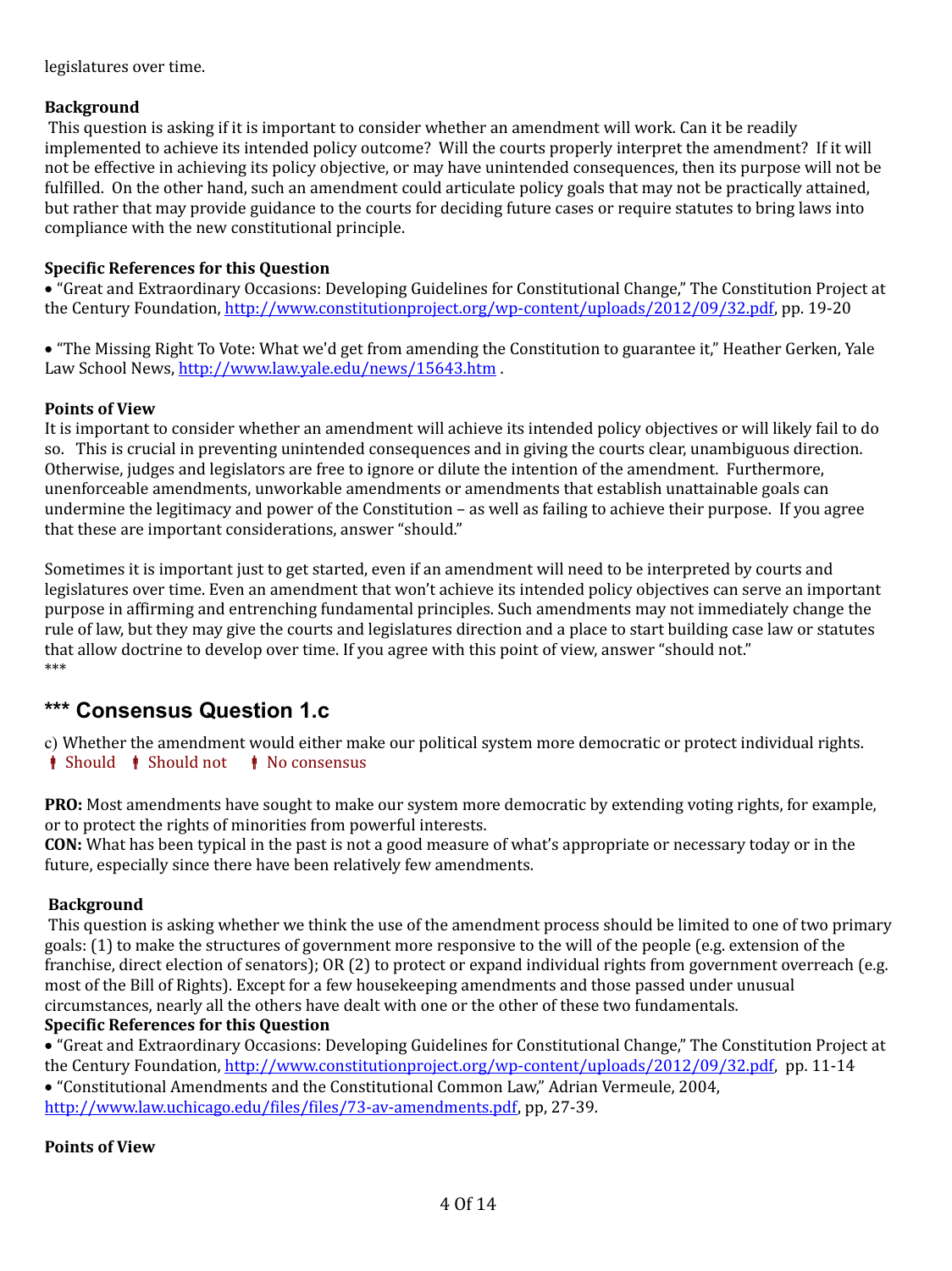The majority of amendments to the Constitution to date fall into one or the other of these two categories. Most ordinary policy matters should be resolved through the political process by elected representatives. The failed Prohibition Amendment was proposed to entrench a policy preference of the moment, and it had to be repealed by another amendment. Such amendments limit the range of democratic action for the future and undermine the higher purpose of the Constitution. The emphasis in the Constitution should be on the bigger questions: equality, representation, and liberty. If you agree that these are important considerations, answer "Should."

On the other hand, perhaps the fact that the majority of ratified amendments fall into one of these two classes is merely a result of the fact that there have not been that many amendments or that other important needs have not yet arisen. What constitutes a mere policy preference of the current majority may not be clear without the long lens of history. Which issues are fundamental, versus which are not, may not be all that clear to proponents or opponents at the time. If you agree with this point of view, answer "Should not."

# <span id="page-4-1"></span>**\*\*\* Consensus Question 1.d**

d) Whether the policy objective can be achieved by a legislative or political approach that is less difficult than a constitutional amendment.

*i* Should *i* Should not *i* No consensus

**PRO:** Due to the difficulty of amending the Constitution, it is important to consider whether legislation or political action is more likely to succeed than an amendment, in order to achieve the objective and to expend resources wisely. **CON:** Important policy objectives should sometimes be pursued through a constitutional amendment even though it may be difficult for it to be enacted and even when other options are available.

# **Background**

This question is asking whether we think the use of the amendment process should be focused on those circumstances where there is no other course of action or where other courses of action have been exhausted, such as executive action, legislation at the state or federal levels, and traditional politics – electing representatives and appointing judges who are committed to supporting the desired reform.

## **Specific References for this Question**

 "Great and Extraordinary Occasions: Developing Guidelines for Constitutional Change," The Constitution Project at the Century Foundation, [http://www.constitutionproject.org/wp-content/uploads/2012/09/32.pdf,](http://www.constitutionproject.org/wp-content/uploads/2012/09/32.pdf) pp. 14-17

 "When the Supreme Court is this wrong, it's time to overrule them," Doris Kearns Goodwin & Jeff Clements, Reuters Blog Post June 2, 2015 [http://blogs.reuters.com/great-debate/2015/06/02/when-the-supreme-court-is-this](http://blogs.reuters.com/great-debate/2015/06/02/when-the-supreme-court-is-this-wrong-its-time-to-overrule-them/)[wrong-its-time-to-overrule-them/](http://blogs.reuters.com/great-debate/2015/06/02/when-the-supreme-court-is-this-wrong-its-time-to-overrule-them/) 

# **Points of View**

The Constitution should be amended sparingly, and an amendment cannot be strictly necessary if other avenues exist for accomplishing the same outcome. Using the Constitution to embody specific policy proposals makes those policies more difficult to revise or reverse in the future if circumstances change. Moreover, resources are not infinite and it is important to focus political action on those strategies that are most likely to achieve the policy objective. If you agree that these are important considerations, answer "Should."

On the other hand, a policy objective may be so important that pursuing a number of strategies is the best course of action. When it is unclear what paths are most likely to succeed, we shouldn't consider which ones would be better, a constitutional amendment should be part of the mix. If an amendment is a general policy statement and leaves details and specifics to the courts, then judicial decisions can also play a role. If you agree with this point of view, answer "Should not."

# <span id="page-4-0"></span>**\*\*\* Consensus Question 1.e**

e) Whether the public policy objective is more suited to a constitutional and general approach than to a statutory and detailed approach.

*i* Should *i* Should not *i* No consensus

**PRO:** It is important to consider whether the goal can best be achieved by an overall value statement, which will be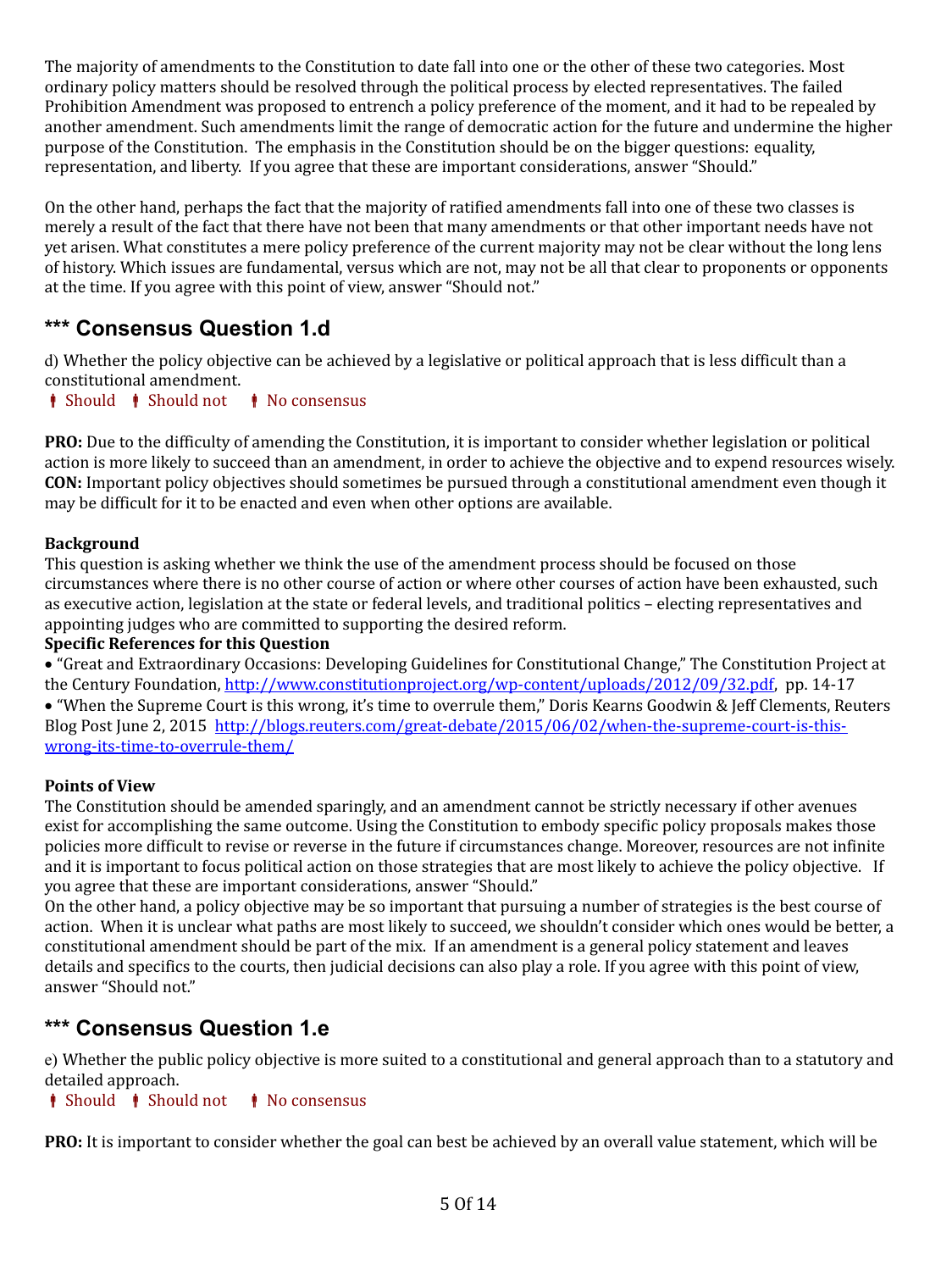interpreted by the courts, or with specific statutory detail to resolve important issues and reduce ambiguity. **CON:** Getting action on an issue is more important than how a policy objective can best be achieved.

# **Background**

Some topics are best suited to the detailed and specific approach provided by a statute because important issues need to be clearly resolved and ambiguity could allow the courts to misinterpret. Other topics demand a clear values statement and general provisions that may be subject to evolving judicial interpretations. Most amendments that have been adopted have broad general provisions, in keeping with the pattern set by the first 10 amendments which we know as the Bill of Rights.

# **Specific References for this Question**

 "Great and Extraordinary Occasions: Developing Guidelines for Constitutional Change," The Constitution Project at the Century Foundation, [http://www.constitutionproject.org/wp-content/uploads/2012/09/32.pdf,](http://www.constitutionproject.org/wp-content/uploads/2012/09/32.pdf) pp. 27-30.

• Six Amendments, How and Why We Should Change the Constitution, John Paul Stevens, pp. 154-166.

 "Metrics of Constitutional Amendments: And Why Proposed Environmental Quality Amendments Don't Measure Up," J.B. Ruhl, 74 Notre Dame L. Rev. 245 (1999),<http://scholarship.law.nd.edu/ndlr/vol74/iss2/1>

# **Points of View**

It is important to consider whether a statutory or a constitutional approach is best suited to achieve particular policy goals. Statutes typically set out how a policy should be accomplished. Statutes have specific detail to resolve important issues and reduce ambiguity, and statutes can be more readily changed to meet evolving conditions over the years. Constitutional amendments, on the other hand, are generally written in broad policy terms and set basic values for American government. Interpretation is left to the courts. Some would also argue that converting the Constitution from a statement of political ideals into a list of specific public policies erodes the stature of the Constitution. In addition, policy specifics within the Constitution makes those specifics more difficult to revise or reverse in the future if circumstances change. If you agree that these are important considerations, answer "Should."

In contrast, the more important question may be getting action on the overall policy, rather than the specifics of making the policy work. When Congress or the courts fail to implement an important policy, amending the Constitution may be the only way to make a change. Many state constitutions already have considerable detail. The history behind a constitutional amendment could help guide the courts in correctly interpreting an amendment. If you agree with this point of view, answer "Should not."

# <span id="page-5-1"></span>**\*\*\* Bibliography for Part I**

 "Great and Extraordinary Occasions: Developing Guidelines for Constitutional Change," The Constitution Project at the Century Foundation, http://www.constitutionproject.org/wp-content/uploads/2012/09/32.pdf

- "Constitutional Amendmentitis," Kathleen Sullivan, The American Prospect, December 19, 2001 <http://prospect.org/article/constitutional-amendmentitis>
- "Constitutional Amendments and the Constitutional Common Law," Adrian Vermeule,
- <http://www.law.uchicago.edu/files/files/73-av-amendments.pdf>

• Six Amendments and How and Why We Should Change the Constitution, John Paul Stevens, Little, Brown, New York, 2014

 "When the Supreme Court is this wrong, it's time to overrule them," Doris Kearns Goodwin & Jeff Clements, Reuters Blog Post June 2, 2015 [http://blogs.reuters.com/great-debate/2015/06/02/when-the-supreme-court-is-this](http://blogs.reuters.com/great-debate/2015/06/02/when-the-supreme-court-is-this-wrong-its-time-to-overrule-them/)[wrong-its-time-to-overrule-them/](http://blogs.reuters.com/great-debate/2015/06/02/when-the-supreme-court-is-this-wrong-its-time-to-overrule-them/) 

 The Missing Right To Vote: What we'd get from amending the Constitution to guarantee it," Heather Gerken, Yale Law School News,<http://www.law.yale.edu/news/15643.htm>

 Miracle at Philadelphia The Story of the Constitutional Convention May to September 1787, Catherine Drinker Bowen, Back Bay Books; September 30, 1986

# <span id="page-5-0"></span>*Part II Aspects of an Article V Constitutional Convention*

As noted in the Background, Article V of the U.S. Constitution provides two ways of proposing amendments to the nation's fundamental charter. Under one method, called an Article V Constitutional Convention, legislatures of two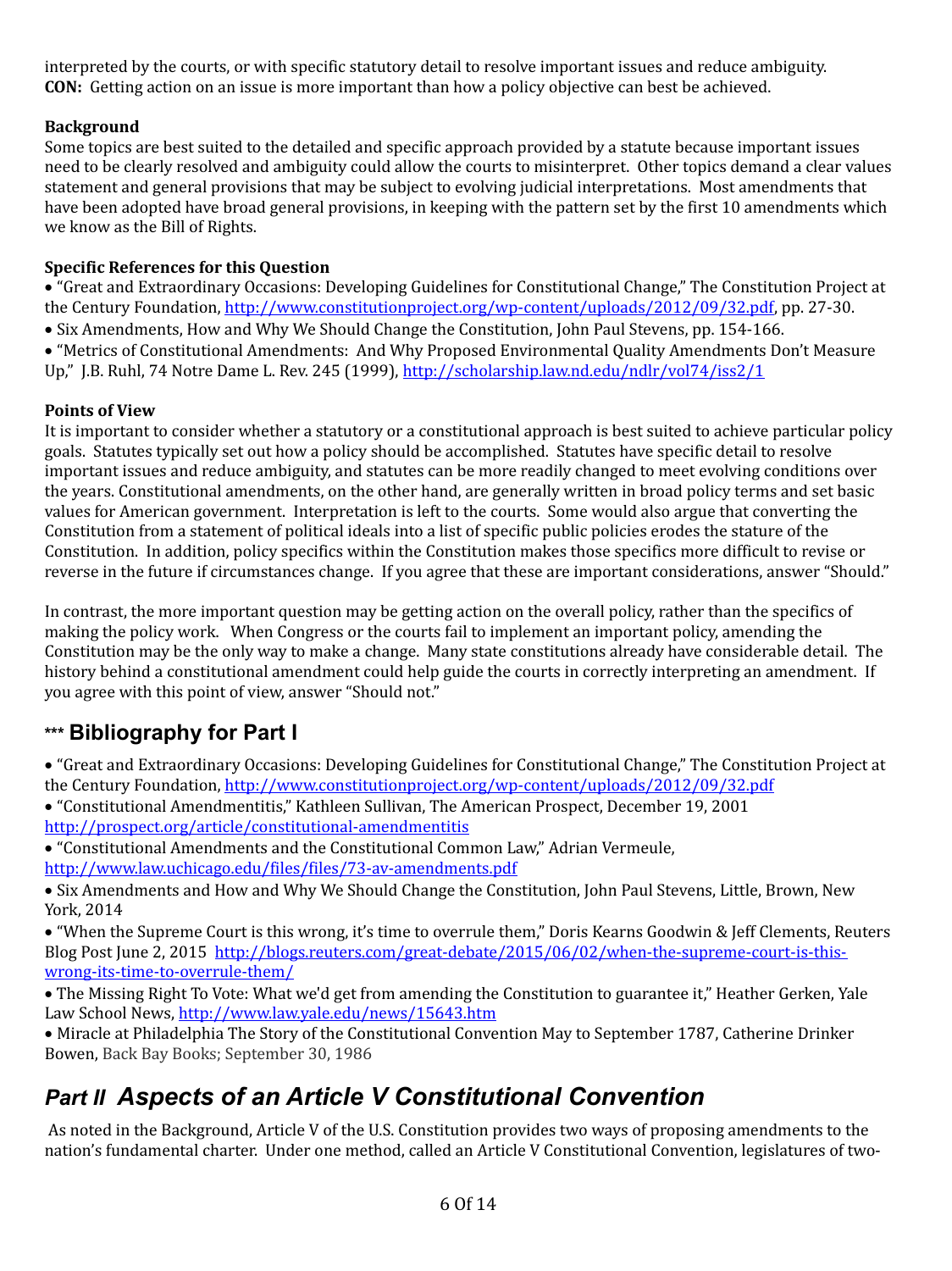thirds of the states (34 at present) may ask Congress to call a convention to propose amendments to the Constitution. Amendments proposed by this method must be ratified by three-fourths of the states, 38 at present.

An Article V Convention, has never been successfully invoked. Part II considers whether the League would support such a convention, and if so, under what circumstances.

# **Foundation Readings**

Here are the most important articles to read in preparation for Part II. Additional, more detailed sources are listed at the end of this part. Where specific references are relevant to particular questions, they are noted with the questions below.

 "The Article V Convention to Propose Constitutional Amendments: Contemporary Issues for Congress," Thomas H. Neale, Congressional Research Service Report R42589, http://fas.org/sgp/crs/misc/R42589.pdf

 " The Article V Convention for Proposing Constitutional Amendments: Historical Perspectives," Thomas H. Neale, Congressional Research Service Report R42592, <http://fas.org/sgp/crs/misc/R42592.pdf>

# **Consensus Questions**

Here are the consensus questions posed in Part II, with some additional background and points of view:

# <span id="page-6-0"></span>**\*\*\* Consensus Question 2.a**

- **2. What conditions should be in place for an Article V Constitutional Convention initiated by the states?**
- a) The Convention must be transparent and not conducted in secret.
- $\parallel$  Agree  $\parallel$  Disagree  $\parallel$  No consensus

**PRO:** The public has a right to know what is being debated and voted on.

**CON:** The lack of public scrutiny and the ability to negotiate in private may enable delegates to more easily reach agreement.

## **Background**

This question highlights the importance of the process by which the Convention delegates meet, hold discussions, and make decisions. It is asking whether basic "open meetings" and "freedom of information" rules should be in place for a Constitutional Convention. Under such rules, the formal business of the Convention is open to the public and the press, and the working documents of the Convention are accessible to the public and the press, but private discussions among delegates are also permitted.

## **Specific References for this Question**

• Review: 'The Quartet,' by Joseph Ellis, Details the Constitution's Gang of Four, New York Times, June 29, 2015, [http://www.nytimes.com/2015/06/30/books/review-the-quartet-by-joseph-ellis-details-the-constitutions-gang-of](http://www.nytimes.com/2015/06/30/books/review-the-quartet-by-joseph-ellis-details-the-constitutions-gang-of-four.html?emc=eta1&_r=0)[four.html?emc=eta1&\\_r=0](http://www.nytimes.com/2015/06/30/books/review-the-quartet-by-joseph-ellis-details-the-constitutions-gang-of-four.html?emc=eta1&_r=0)

## **Points of View**

Full knowledge of governmental action is a basic tenet of the democratic process. The American people depend on full disclosure of processes carried out by their representatives in order to be able to govern themselves effectively. Answer "Agree" if you feel that open meetings and FOIA concepts should apply.

On the other hand, some processes are more likely to succeed if they are conducted behind closed doors. Successful governing is the outcome of strategic compromise, and the give and take of the process may happen more readily when it is conducted out of the public eye. This way of proceeding is often implemented for sensitive diplomatic or contractual negotiations. It has also been argued that today's transparency would have made impossible the compromises required to create our current Constitution. Answer "Disagree" if you feel that the Convention deliberations should be allowed to be conducted in secret.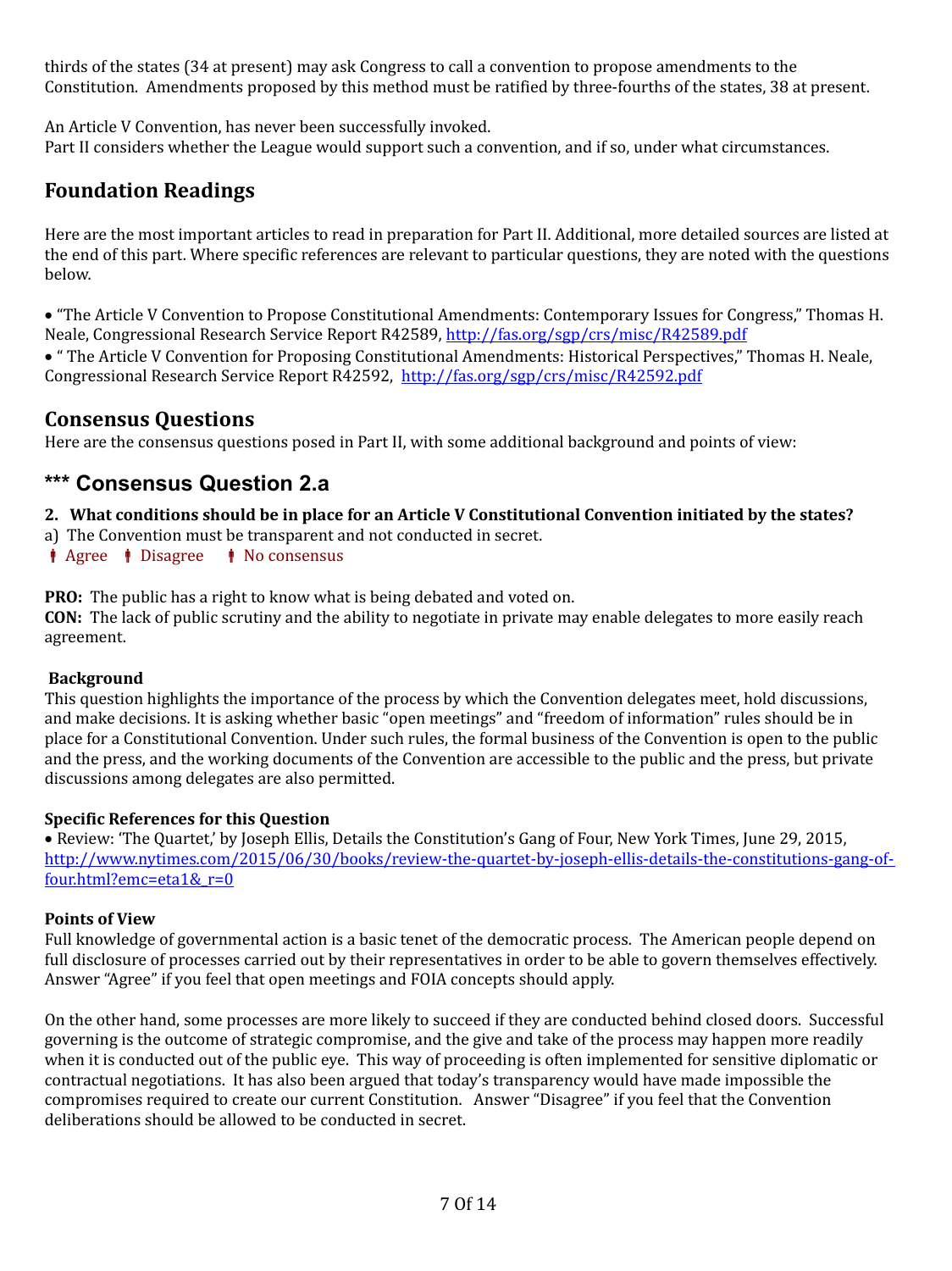# <span id="page-7-1"></span>**\*\*\* Consensus Question 2.b**

b) Representation at the Convention must be based on population rather than one state, one vote.  $\parallel$  Agree  $\parallel$  Disagree  $\parallel$  No consensus

#### **PRO: The delegates represent citizens and should be distributed by U.S. population.**

**CON:** The U.S. is really a federation of states that must agree by state to any change in the Constitution.

#### **Background**

 These are two different ways of proceeding – quite different in the philosophy on which they are based. The first, based on population, provides for each individual citizen – the people – to be represented; the second provides an outcome in which individual states are represented and gives more weight to smaller states.

#### **Specific References for this Question**

 "The Article V Convention to Propose Constitutional Amendments: Contemporary Issues for Congress," Thomas H. Neale, Congressional Research Service Report R42589, [http://fas.org/sgp/crs/misc/R42589.pdf,](http://fas.org/sgp/crs/misc/R42589.pdf) p. 37

#### **Points of View**

With representation based on population, the one-person, one-vote principle is the guiding rule; it is the appropriate way to represent all the American people in a governing body that has the power to decide to change the Constitution by which this country is governed. This is representative democracy at its fairest. Answer "Agree" if this seems right to you.

Alternatively, representation should not be based on population because the United States is simply a federation of states; hence, it is the states that should be represented in the process no matter what the population of the state. Answer "Disagree" if you think state rights should predominate.

# <span id="page-7-0"></span>**\*\*\* Consensus Questions 2.c**

c) State delegates must be elected rather than appointed.

 $\parallel$  Agree  $\parallel$  Disagree  $\parallel$  No consensus

**PRO:** Delegates represent citizens and therefore need to be elected by them. **CON:** Appointment allows for experts who wouldn't run in an election.

#### **Background**

Some governing bodies are elected by the people and other governing bodies are appointed by other elected or appointed officials – by governors or by legislatures, for instance.

#### **Specific References for this Question**

 "The Article V Convention to Propose Constitutional Amendments: Contemporary Issues for Congress," Thomas H. Neale, Congressional Research Service Report R42589, [http://fas.org/sgp/crs/misc/R42589.pdf,](http://fas.org/sgp/crs/misc/R42589.pdf) p. 37

#### **Points of View**

Election of state delegates is the fairest and most democratic way to identify individuals who will represent and make decisions for all the American people. Answer "Agree" if this is your point of view.

Expertise is vital in a situation where understanding of legal nuances and historical precedents of constitutional law are important; an appointment process is the best way to achieve the needed expertise. Some argue that appointed delegates can be controlled by the appointing body and kept from straying to topics other than those the Convention was called to consider. Furthermore, the structure of the ratification process reflects the founders' view that consideration of proposed amendments is to be by states. So whomever each state chooses to represent that state, and the method by which they are chosen, should be acceptable to the rest of the nation. Answer "Disagree" if you think states should be able choose a method of delegate selection other than popular election.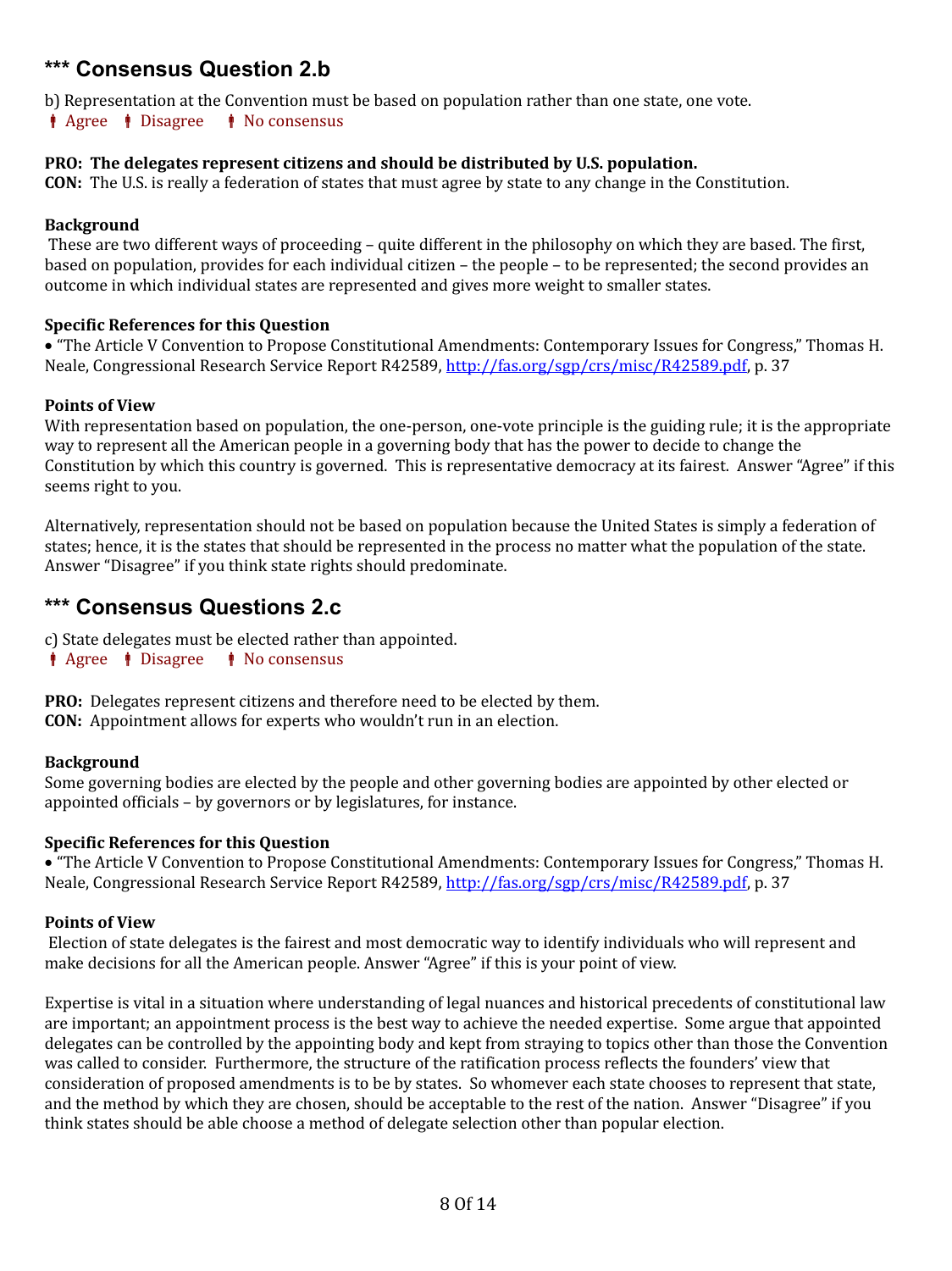# <span id="page-8-1"></span>**\*\*\* Consensus Question 2.d**

d) Voting at the Convention must be by delegate, not by state.

 $\parallel$  Agree  $\parallel$  Disagree  $\parallel$  No consensus

**PRO:** As at the Articles of Confederation Convention, delegates from one state can have varying views and should be able to express them by individual votes.

**CON:** Because any amendment proposal will go to the states for ratification, voting by state blocs—however the delegates are originally chosen—reflects the probability of eventual ratification.

#### **Background**

This means that whatever the method of selection of delegates to the Convention, each delegate would have one vote, and they need not vote by bloc with their state. A state delegation's votes could be divided on any given action.

#### **Specific References for this Question**

 "The Article V Convention to Propose Constitutional Amendments: Contemporary Issues for Congress," Thomas H. Neale, Congressional Research Service Report R42589, [http://fas.org/sgp/crs/misc/R42589.pdf,](http://fas.org/sgp/crs/misc/R42589.pdf) p. 37

#### **Points of View**

Voting by delegate means that each delegate brings their own judgment and conscience to the process, and need not be bound by the dictates of state interests. This is the way the original Constitutional Convention worked, and it is the way the U.S. House of Representatives works. If this is the way you think it should work for a Constitutional Convention, answer "Agree."

Voting by state reflects the view that the United States is a federation of states and the delegates should be bound to vote as a bloc consistent with that state's position on the question. Political party nominating conventions often vote by state bloc, at least on the first round. If you think delegates should be bound together in state blocs, answer "Disagree."

# <span id="page-8-0"></span>**\*\*\* Consensus Question 2.e**

e) The Convention must be limited to a specific topic.

 $\parallel$  Agree  $\parallel$  Disagree  $\parallel$  No consensus

**PRO:** It is important to guard against a "runaway convention."

**CON:** The convention alternative was provided for a time when Congress was not listening, so the delegates should not be constrained.

## **Background**

There are two possibilities: 1) once the Convention is called to order, only one topic may be considered– presumably the one on which 34 states have called for a Convention; or, 2) the Convention once convened can consider any topic that the delegates wish to consider. This second option raises the issue of a "runaway convention," one that could go beyond the issues that prompted the states to call a convention. The 1787 Convention is the only precedent for a convention like one called under Article V. It was called to revise the Articles of Confederation and, in the end, wrote a whole new Constitution.

It is prudent to acknowledge one point on which most observers agree: state calls for a Convention cannot be for a specifically worded proposal. The wording of the proposed amendment must be open enough to allow the Convention to deliberate and craft the amendment to be offered to the states for ratification.

#### **Specific References for this Question**

 "The Article V Convention to Propose Constitutional Amendments: Contemporary Issues for Congress," Thomas H. Neale, Congressional Research Service Report R42589, [http://fas.org/sgp/crs/misc/R42589.pdf,](http://fas.org/sgp/crs/misc/R42589.pdf) pp. 20-26.

#### **Points of View**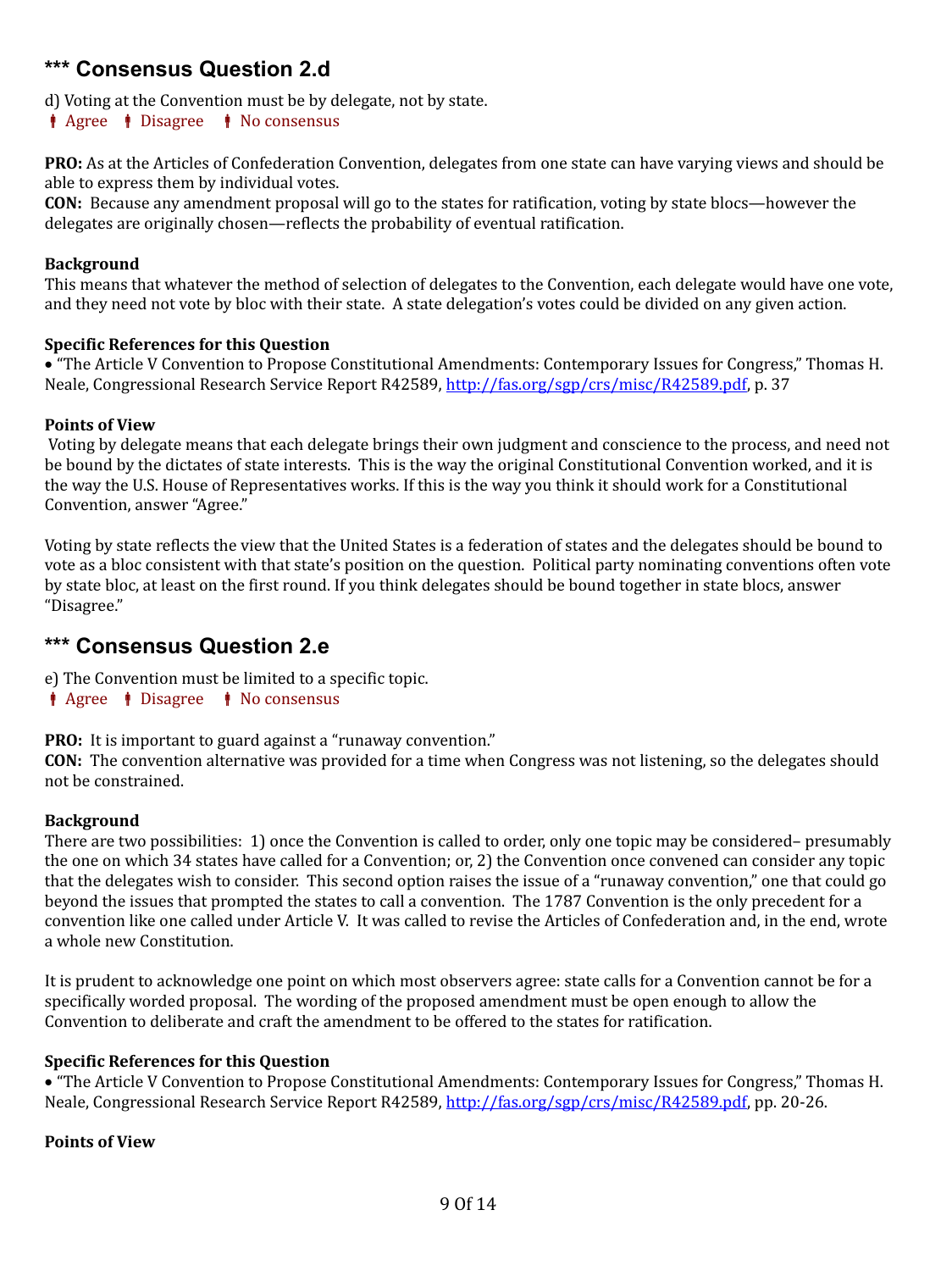If the Convention can be limited to a specific topic, there will be no fear of a runaway Convention – one in which any issue is legitimate and can be the subject of a proposed constitutional amendment. Such an unlimited Convention could threaten the structure of government, the protection of individual rights, or any other combination of issues. It would not respect the states that called for a Convention because of their concerns about a certain topic. Finally, it is important to remember that the 1787 Convention was called just to "revise" the Articles of Confederation but wrote an entirely new Constitution, one without the Bill of Rights. Answer "Agree" if you think a convention should be limited to a specific topic.

The Article V Constitutional Convention process is a tool provided to the states outside the control of Congress as a means of taking action when Congress is unable or unwilling to do so. In order to be fully effective, Congress should not try to limit the agenda of a Convention. The Convention, once convened, sets its own scope. A Constitutional Convention should have the power to do whatever the delegates wish to do; that is what the founders in Philadelphia did at their Constitutional Convention. If this kind of latitude seems important, answer "Disagree."

# <span id="page-9-1"></span>**\*\*\* Consensus Question 2.f**

f) Only state resolutions on a single topic count when determining if a Convention must be called.

 $\dot{\mathbf{i}}$  Agree  $\dot{\mathbf{i}}$  Disagree  $\dot{\mathbf{i}}$  No consensus

**PRO:** Counting state requests by topic ensures that there is sufficient interest in a particular subject to call a Convention, and enhances citizen interest and participation in the process.

**CON:** There is no requirement for Congress to count state requests by topic and when enough states are unhappy enough to ask for a Convention, it should happen.

## **Background**

Congress has the responsibility to call a Constitutional Convention when two-thirds of the states ask for one, but it is unclear how Congress should count the two-thirds. Should state resolutions calling for a Convention on a specific topic be counted as a request for a Convention on only that topic when determining if 34 state requests have been received? Or should Congress count every state resolution regardless of its substantive content?

## **Specific References for this Question**

 "The Article V Convention to Propose Constitutional Amendments: Contemporary Issues for Congress," Thomas H. Neale, Congressional Research Service Report R42589, [http://fas.org/sgp/crs/misc/R42589.pdf,](http://fas.org/sgp/crs/misc/R42589.pdf) pp. 20-26.

## **Points of View**

 Counting state requests by topic respects the will of the states that call for a Convention on a particular topic rather than combining very different requests to get a result that could be inconsistent with a state's intent. Counting by topic also increases the possibility that the Convention would be limited to that topic, and ensures that there truly is sufficient interest in the topic to call a Convention. If Congress counts only those state resolutions that relate to a specific topic, then it is more difficult to get to the required two-thirds and a Constitutional Convention is less likely. Answer "Agree" if you believe that only state resolutions on a single topic should be counted by Congress.

There is nothing in the Constitution that limits state calls or how they should be counted. The Constitutional Convention process was designed for those times when there is significant discontent, and counting all state calls together better reflects widespread concern even if the concerns are very different. Since a Constitutional Convention should consider whatever issues arise, there is no need for state resolutions to be counted only when they are on the same topic. Moreover, if Congress counts only those state resolutions that relate to a specific topic, then it is more difficult to get to the required two-thirds and a Constitutional Convention is less likely. If this is your perspective, answer "Disagree."

# <span id="page-9-0"></span>**\*\*\* Consensus Question 2.g**

g) The validity of state "calls" for an Article V Constitutional Convention must be determined by the most recent action of the state. If a state has enacted a rescission of its call, that rescission should be respected by Congress.  $\parallel$  Agree  $\parallel$  Disagree  $\parallel$  No consensus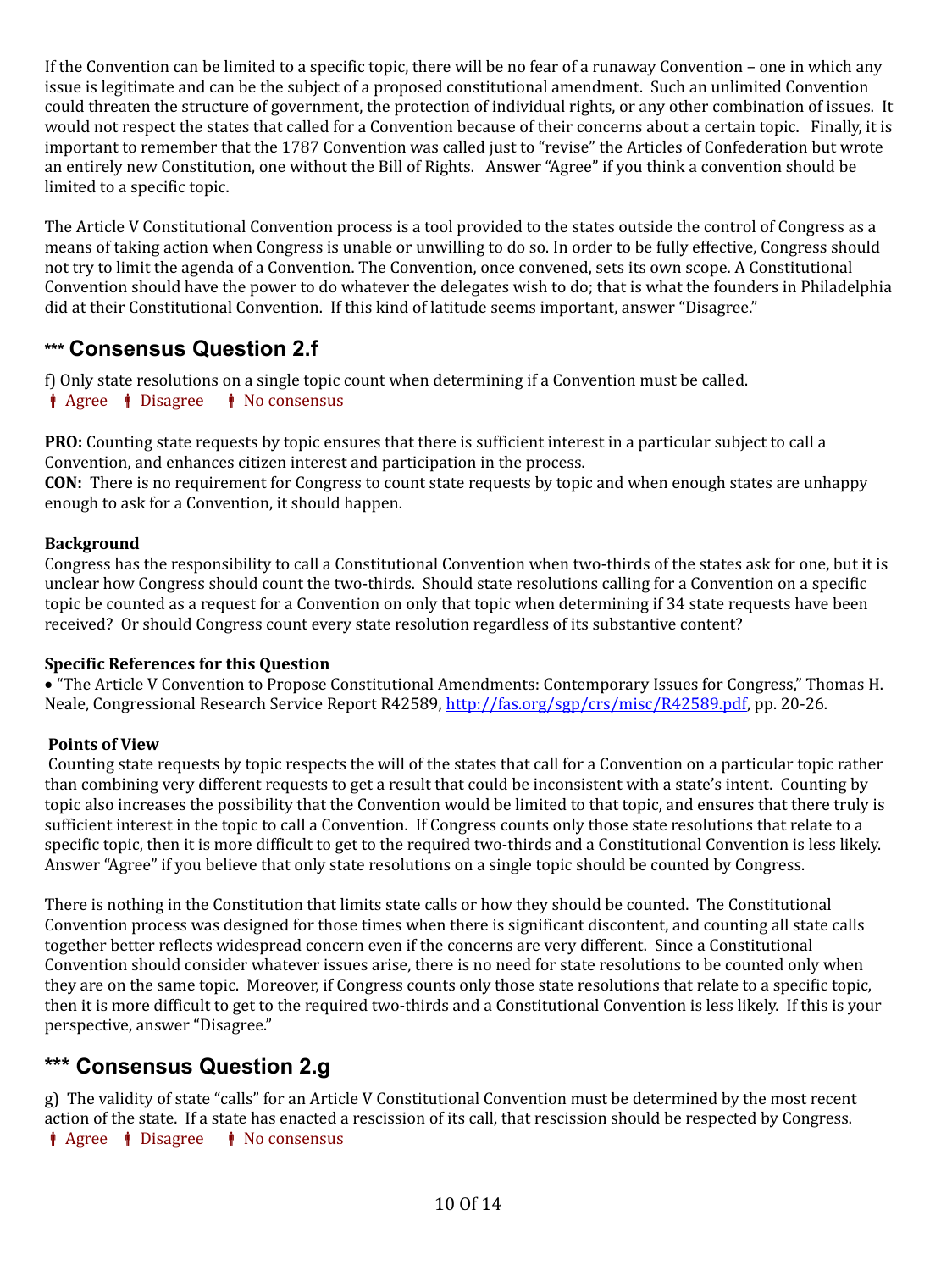**PRO:** A state legislature should be free to determine its position in regard to an Article V Constitutional Convention. A rescission should be equally acceptable to Congress as a state's call for a Convention. **CON:** A state legislature's call for a Convention cannot be overturned because the process may never end.

## **Background**

States can issue their calls for a Convention without a time limit or expiration date, and the calls, once issued, can be considered valid or "in force" indefinitely. After a period of time, long or short, changes in the political climate or in the majority controlling a state legislature might cause a state to change its mind about such a call and try to take it back or rescind the call. Should those rescissions be counted by Congress when tallying whether the required 2/3 threshold has been reached?

## **Specific References for this Question**

 " The Article V Convention for Proposing Constitutional Amendments: Historical Perspectives," Thomas H. Neale, Congressional Research Service Report R42592, pp. 18-19. <http://fas.org/sgp/crs/misc/R42592.pdf>

## **Points of View**

If states are not allowed to take back their calls, then the accumulation of calls counting toward the 2/3 threshold does not really reflect the view of a super-majority of states at the same point in time. It is merely a matter of accretion, with some of those calls representing an historical artifact of a sentiment no longer held. Whichever point of view is favoring the call merely has to wait through time to capture the majority in their legislature – no matter how fleeting – and once they've issued the call, it cannot be undone by future action, no matter how much the majority view may have changed. States should be allowed to rescind their calls. If this is your view, answer "Agree."

Once a state issues a call for a Convention, that call forms the basis of action by other states. As the movement for a Convention gains momentum, new states coming on board rely on the actions of the other, early-adopting states in making their decisions whether to join. Furthermore, if states are allowed to take back their calls, they may be more likely – or more cavalier – in issuing the call in the first place. States should have to think twice and three times about calling for a Constitutional Convention; and once the call is issued, it should stand for all time because the process is ongoing. If this is your view, answer "Disagree."

# <span id="page-10-0"></span>**\*\*\* Consensus Question 3**

**3. Should the League oppose an Article V Constitutional Convention to propose amendments to the U.S. Constitution because of unresolved questions about the powers and processes of such a convention?**  $\parallel$  Should  $\parallel$  Should not  $\parallel$  No consensus

**PRO:** The Constitution is too important to trust an unknown or uncontrollable process. It is unclear whether conditions or safeguards regarding powers and processes for a Convention can be successfully put in place. **CON:** A Convention is intended to be an unrestrained process to propose amendments to the Constitution.

## **Background**

There is a debate among scholars as to whether a Constitutional Convention can be controlled in any way. Those who believe it cannot be controlled are afraid of a "runaway convention:" one that could go beyond its original purpose and alter the Constitution in any way it chose. Other people are uncertain whether the powers and processes of a convention can be controlled and worry about the magnitude of the risk. Still others are convinced that the Convention would be bound by its "call" or that Congress would have the power to impose some controls. Finally, there is the view that control does not matter – a Constitutional Convention is intended to be an unrestrained process. There is no consensus on how these questions would be answered. Congress has not passed any legislation to clarify, and the U.S. Supreme Court has refused to hear cases related to amendment procedures, calling such questions "political" and not ones for the Court to consider.

## **Specific References for this Question**

 Proposing Constitutional Amendments by a Convention of the States; A Handbook for State Lawmakers*,* Robert G. Natelson for ALEC (American Legislative Exchange Council), [http://www.alec.org/wp-content/uploads/article-five](http://www.alec.org/wp-content/uploads/article-five-handbook-1.pdf)[handbook-1.pdf](http://www.alec.org/wp-content/uploads/article-five-handbook-1.pdf)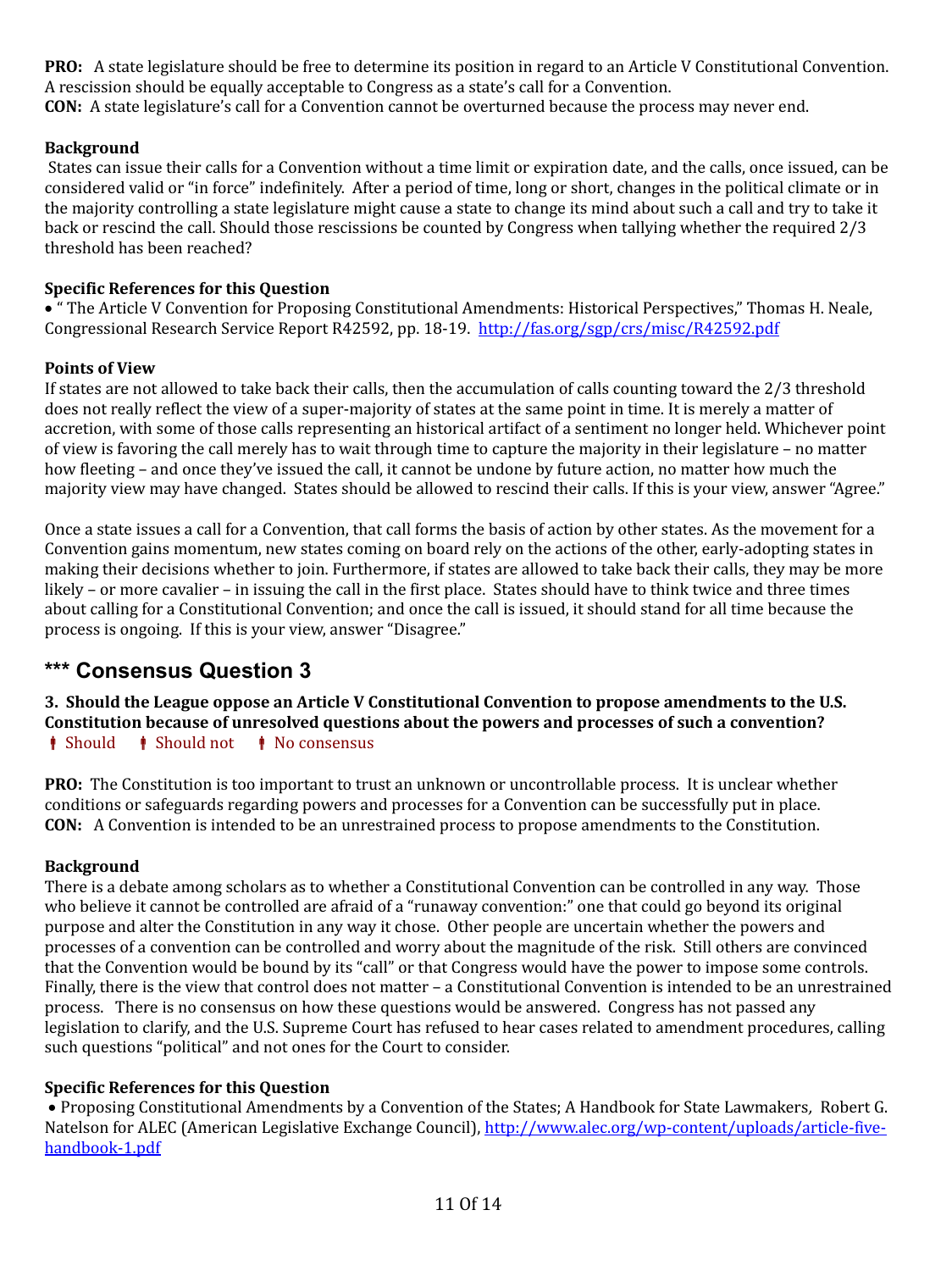"States Likely Could Not Control Constitutional Convention on Balanced Budget Amendment or Other Issues," Michael Leachman and David A. Super for the Center on Budget and Policy Priorities, [http://www.cbpp.org/files/7-](http://www.cbpp.org/files/7-16-14sfp.pdf) [16-14sfp.pdf](http://www.cbpp.org/files/7-16-14sfp.pdf)

# **Points of View**

There is simply no way to be sure that the scope of an Article V Constitutional Convention can be limited. Indeed, the precedent suggests it cannot. Neither the states nor the Congress have any authority to control a convention – it will be governed by its own rules. The courts do not intervene in "political" questions, which this certainly is. The result? An unlimited Convention could threaten the structure of government, the protection of individual rights, or any other basic constitutional tenet of our democracy. In addition, even if one is uncertain whether a "runaway convention" is avoidable, the risks associated with that potential result are too great to support the convention approach. If you agree, answer "Should."

Most proponents of an Article V Constitutional Convention are comfortable that the Convention would not deal with issues beyond its call. They are satisfied that the scope of the Convention can be limited. Some feel that limits can be set by the States, others believe that Congress could maintain control by refusing to send an amendment on to the states for ratification or that the ratification requirement by ¾ of the states is a safeguard. Still others are unconcerned about an unrestrained convention process. If you agree, answer "Should not."

# <span id="page-11-2"></span>**\*\*\* Bibliography for Part II**

 "The Article V Convention to Propose Constitutional Amendments: Contemporary Issues for Congress," Thomas H. Neale, Congressional Research Service Report R42589, http://fas.org/sgp/crs/misc/R42589.pdf

 " The Article V Convention for Proposing Constitutional Amendments: Historical Perspectives," Thomas H. Neale, Congressional Research Service Report R42592, <http://fas.org/sgp/crs/misc/R42592.pdf>

 "Proposing Constitutional Amendments by a Convention of the States: Rule Governing the Process," Robert G. Natelson for ALEC (American Legislative Exchange Council), Tennessee Law Review, Vol. 78, p. 693, 2011, http://papers.ssrn.com/sol3/papers.cfm?abstract\_id=1904649

 "States Likely Could Not Control Constitutional Convention on Balanced Budget Amendment or Other Issues," Michael Leachman and David A. Super for the Center on Budget and Policy Priorities, [http://www.cbpp.org/files/7-](http://www.cbpp.org/files/7-16-14sfp.pdf) [16-14sfp.pdf](http://www.cbpp.org/files/7-16-14sfp.pdf)

 "Balancing the Budget in a Conventional Way," Milton S. Eisenhower, Wall Street Journal, January 17, 1985, <http://www.metamind.us/cc/6/d1.pdf>

 The Ultimate Argument Against an Article V Constitutional Convention, Larry Greenly, The John Birch Society, <http://www.jbs.org/legislation/the-ultimate-argument-against-an-article-v-constitutional-convention>

 Proposing Constitutional Amendments by a Convention of the States; A Handbook for State Lawmakers*,* Robert G. Natelson for ALEC (American Legislative Exchange Council), [http://www.alec.org/wp-content/uploads/article-five](http://www.alec.org/wp-content/uploads/article-five-handbook-1.pdf)[handbook-1.pdf](http://www.alec.org/wp-content/uploads/article-five-handbook-1.pdf) 

 Miracle at Philadelphia The Story of the Constitutional Convention May to September 1787, Catherine Drinker Bowen, Back Bay Books; September 30, 1986

# <span id="page-11-1"></span>*Part III Balancing Questions*

Part III relates to how the League might put the guidelines from Part I and Part II into practice and asks two overall balancing questions between process and positions. Should the evaluation guidelines from Part I and the process criteria from Part II always be applied or may they be set aside in the overall context of any particular amendment proposal?

# **Consensus Questions**

Here are the consensus questions posed in Part III, with some additional background and points of view:

# <span id="page-11-0"></span>**\*\*\* Consensus Question 4.a**

**4. Should the League consider supporting a constitutional amendment that will advance a League position**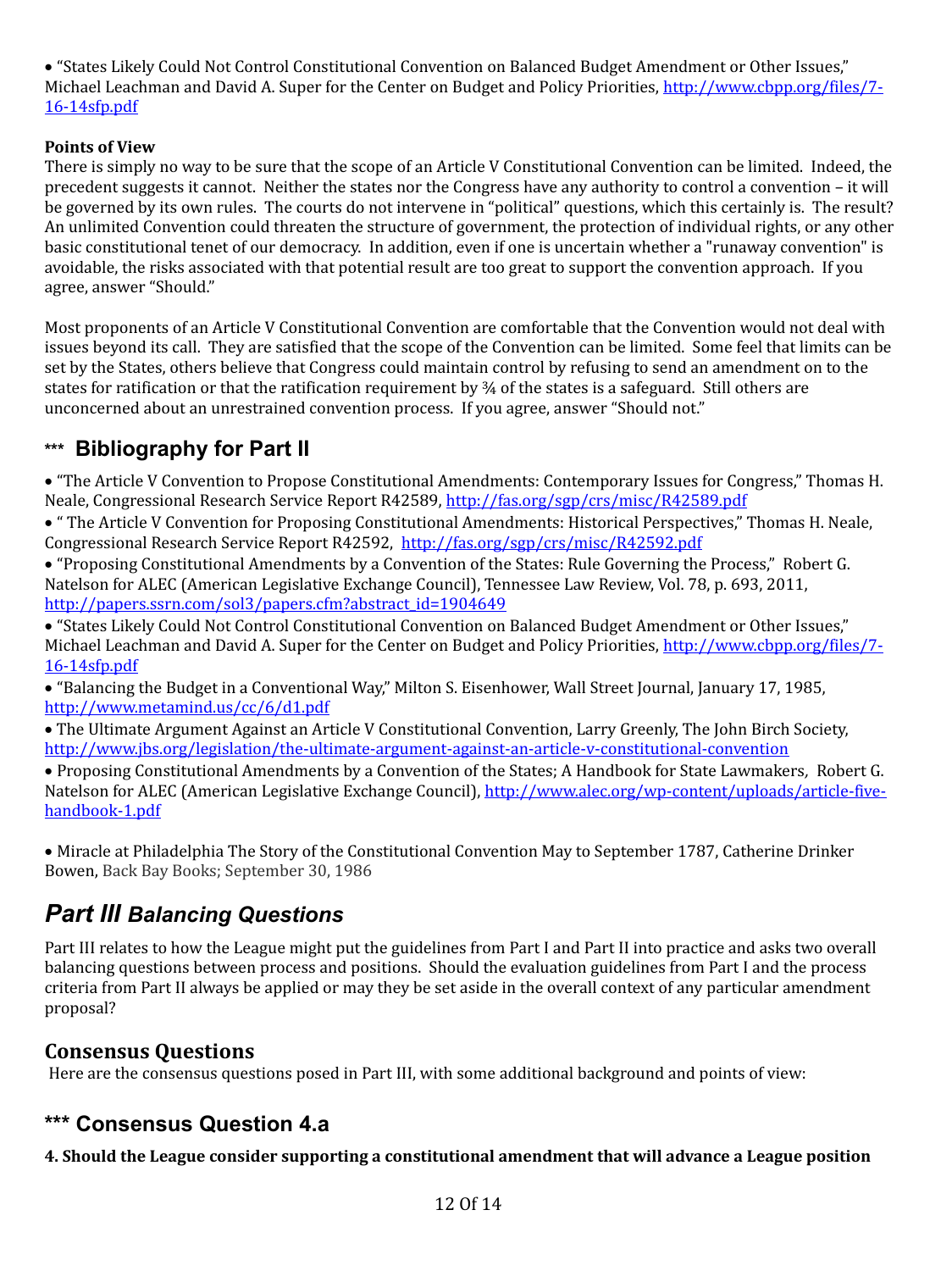## **even if:**

a) There are significant problems with the actual amendment as proposed?

 $\phi$  Should consider  $\phi$  Should not consider  $\phi$  No consensus

**PRO:** Our positions have been studied and agreed to. If other organizations are supporting an amendment in a policy area we also support, we might participate even though it is inconsistent with the evaluation guidelines we support under Part I.

**CON:** If the League has a consensus on the evaluation guidelines outlined in Part I, then the League should not campaign on an amendment when it is inconsistent with those standards, even though the League supports the policy outcome.

## **Background**

This question is asking whether we might want to allow for circumstances where our commitment to a policy outcome could overcome the evaluation guidelines developed in Part I. Would we ever relax the considerations for determining an appropriate and well-crafted amendment to try to achieve a desired policy outcome?

## **Points of View**

Some believe the League could support a constitutional amendment as a way of advancing the general topic of a proposed amendment even if there may be significant problems with the amendment itself. They argue that a constitutional amendment can provoke debate and draw public attention to the topic, and that the debate might help advance the issue in Congress, the states, or the courts. A proposed amendment can serve as a grassroots organizing device, even if the amendment itself might be flawed or have little chance of passage. If you agree, answer "Should consider."

Others argue that the League should support a proposed constitutional amendment based on the amendment itself, and that the League should not campaign for an amendment when it may be ineffective, counterproductive, conflict with other constitutional values, or have little chance of passage. They suggest that the League's reputation for knowledgeable action means that supporting an amendment that has significant problems is inconsistent with League values. If you agree, answer "Should not consider."

# <span id="page-12-0"></span>**\*\*\* Consensus Question 4.b**

b. It is being put forward by a procedural process the League would otherwise oppose?

 $\parallel$  Should consider  $\parallel$  Should not consider  $\parallel$  No consensus

**PRO:** Our positions have been studied and agreed to. If other organizations are supporting an amendment in a policy area we also support, we might participate even though it is inconsistent with the process criteria we support under Part II.

**CON:** If the League has a consensus on the process criteria outlined in Part II, then the League should not campaign for an amendment when the process being proposed is inconsistent with those standards, even though the League supports the policy outcome.

## **Background**

This question is asking whether we might want to allow for circumstances where our commitment to a policy outcome could overcome our commitment to good process, as developed in Part II. Would we ever relax our standards about whether and how an Article V Convention should be called and conducted in order to try to achieve a desired policy outcome?

## **Points of View**

Some argue that dire circumstances and a paralyzed Congress might mean the League should use whatever tools are at our disposal. They believe circumstances could be so damaging and intransigent that the League could support calling an Article V Convention even if there are objections to using the Article V Convention in general or if there are objections to the way that the Convention is being called and controlled. They argue that the threat of a Convention may help advance the issue in Congress, the states, or the courts, and that even if a Convention is called using a flawed process, the high ratification threshold provides a safeguard against the worst outcomes. If you agree, answer